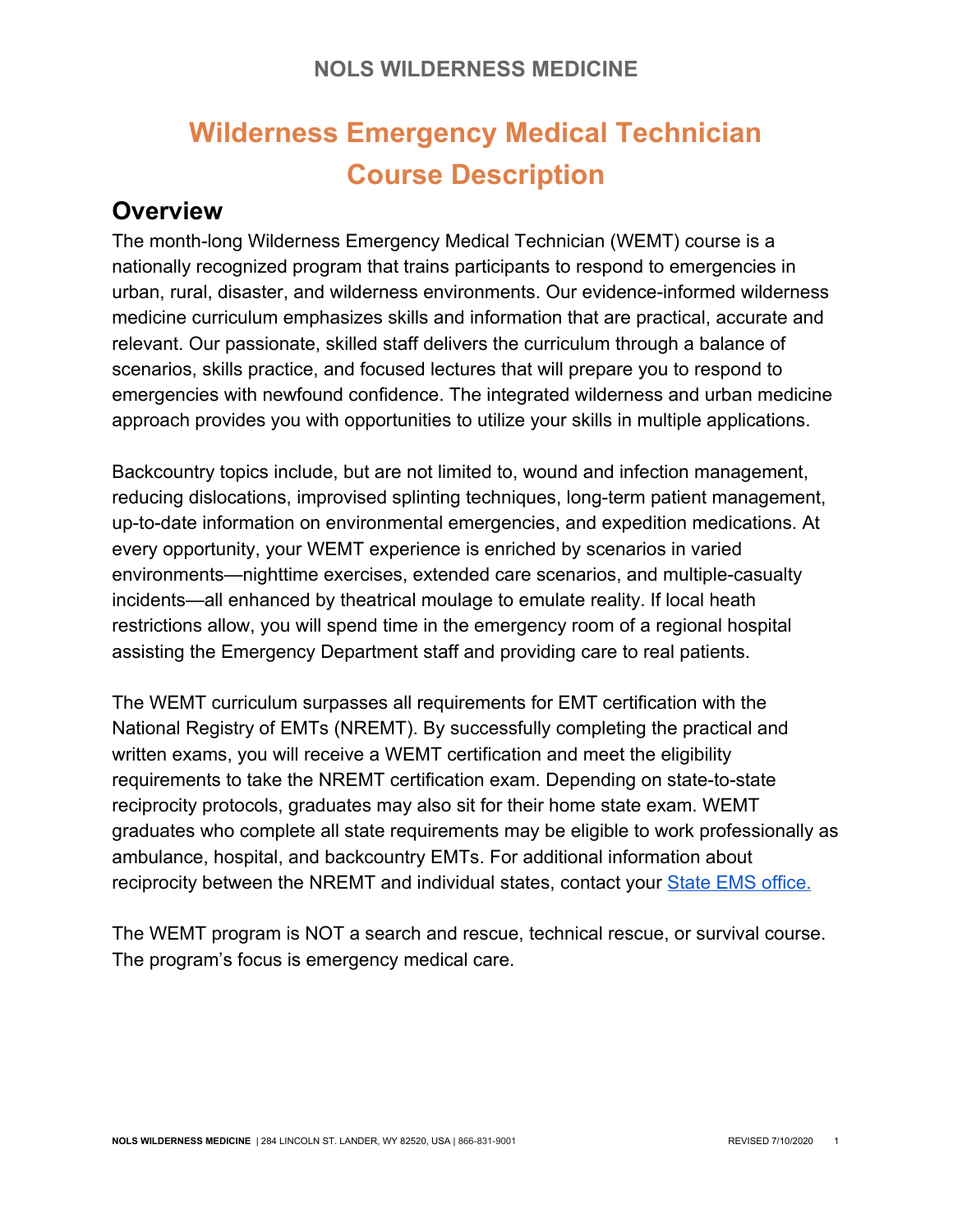## **Prerequisites**

**It is critical that you submit copies of these documents via email to** wilderness\_medicine\_wemt@nols.edu as soon as possible after registering for a **WEMT course. All prerequisites are due by the 45-day payment deadline. Failure to submit these prerequisites will result in forfeiting your place on the course.**

## **Course Statement**

This form provides NOLS Wilderness Medicine with important information regarding your dietary restrictions and travel arrangements.

## **Professional Level CPR Certification**

Your Healthcare Provider/Professional Rescuer CPR certification must be current for the duration of the WEMT course. Acceptable CPR courses should include the following components: Adult, Child and Infant CPR; foreign body airway obstruction; AED; bag-valve mask; and testing (both written and practical). CPR certifications with titles other than Healthcare Provider or Professional Rescuer are not inclusive of these skills and will not meet the prerequisite.

**Unacceptable cards include, but are not limited to:** Heartsaver or Heartsaver Plus CPR, Infant and Child CPR, Daycare or Babysitting CPR, Community CPR, and Adult CPR. The CPR card issued with NOLS Wilderness Medicine courses **DOES NOT** meet the CPR prerequisite.

Here are some links to help you find a course that will meet our requirements: [American Heart Association - Basic Life Support](http://www.heart.org/HEARTORG/CPRAndECC/HealthcareProviders/BasicLifeSupportBLS/Basic-Life-Support-BLS_UCM_001281_SubHomePage.jsp) (You will need to take the BLS Instructor-led training or blended classroom/online training) [American Red Cross - Basic Life Support for HealthCare Providers](http://www.redcross.org/take-a-class/program-highlights/cpr-first-aid/professional-rescuers#cpr-aed) (Classroom or blended classroom/simulation learning)

## **Criminal Background Check**

You may use an online service to obtain a criminal background check. Your background check must go back 7 years, cover state and federal jurisdictions, and be issued within 6 months of the WEMT course end date. Costs range from \$12.50 to \$70 depending on location and personal background. We recommend using [BackgroundChecks.com](https://www.backgroundchecks.com/Personal/CriminalBackgroundCheck) *(choose Personal, National Criminal Background Check*)*.* Students whose criminal background check does not meet our clinical partners' requirements will be ineligible to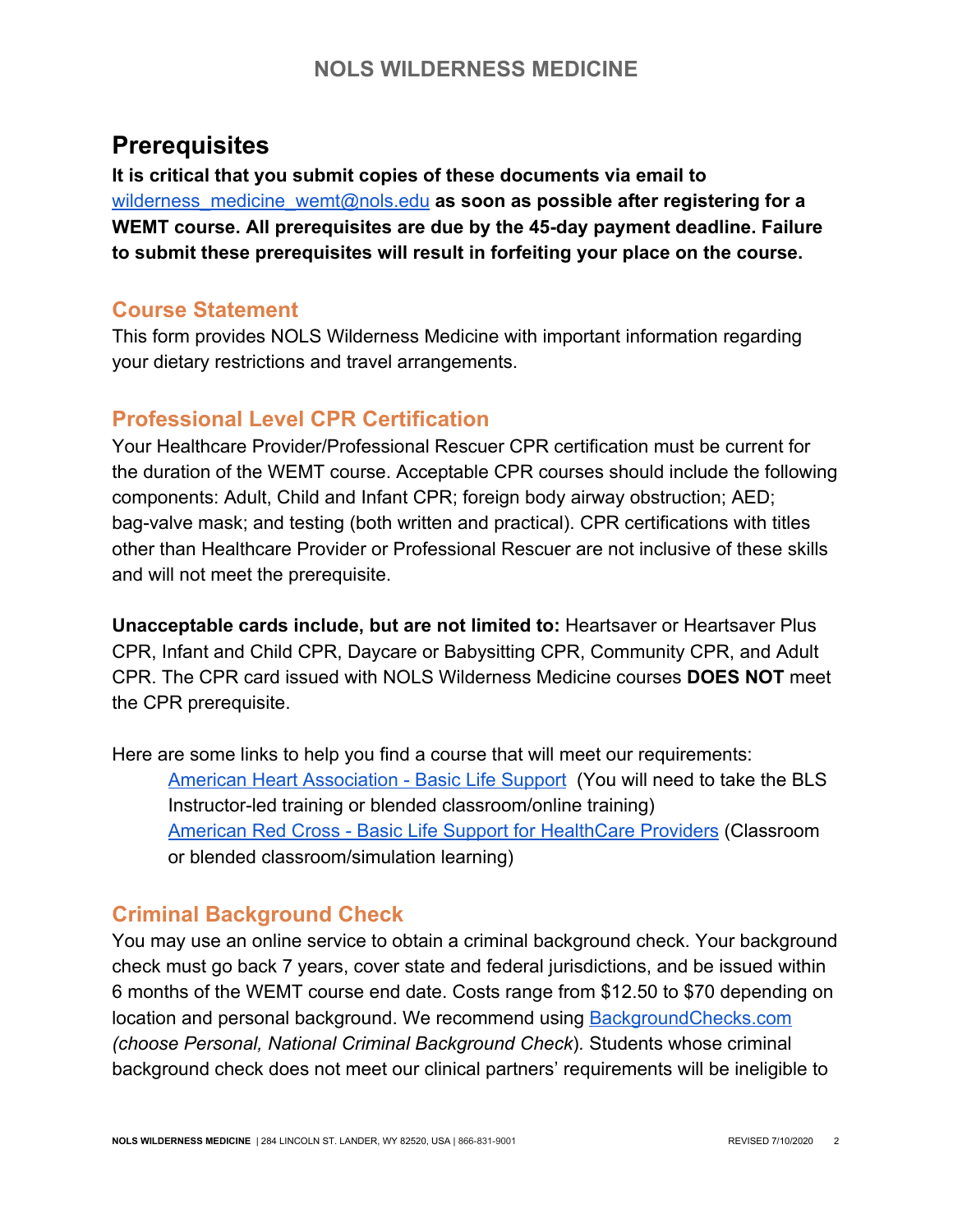attend the course. Students should also be familiar with th[e](https://www.nremt.org/rwd/public/document/policy-criminal) [NREMT's Criminal](https://www.nremt.org/rwd/public/document/policy-criminal) [Conviction Policy.](https://www.nremt.org/rwd/public/document/policy-criminal)

### **Drug Screen**

You must submit the results of a negative 10-panel drug screen, either via urine or blood sample, dated within 6 months of the WEMT course start date. *We highly recommend* you find a drug screening facility near you throug[h](http://requestatest.com/drug-test-10-panel-urine-with-expanded-opiates-testing) [Request A Test](http://requestatest.com/drug-test-10-panel-urine-with-expanded-opiates-testing) (*choose the 10 Panel Urine with Expanded Opiates*). If you decide to go through another facility, please call the Wilderness Medicine office (866) 831-9001.

You must be tested for, and submit results that list, all of the following drugs. No exceptions or substitutions.

**Print and bring this list with you to the drug screening facility to ensure you are tested for all 10 drugs:**

Marijuana Metabolite Cocaine Metabolite **Opiates** Phencyclidine Amphetamines **Barbiturates Benzodiazepines** Methadone Propoxyphene Methaqualone

Students who fail to submit results that list all 10 panels or results that are negative dilute will be required to provide a valid test. Students who fail to do this will be ineligible to attend the course.

## **Results from TB/PPd (Tuberculosis) Test**

Your TB/PPd test must be completed within the 6 months prior to the WEMT course completion date. If you routinely test positive on PPd skin tests, you must also submit a recent (within 6 months) chest x-ray radiology report. Resources for obtaining PPd testing include public health offices, family practice offices, pharmacies, or walk-in clinics.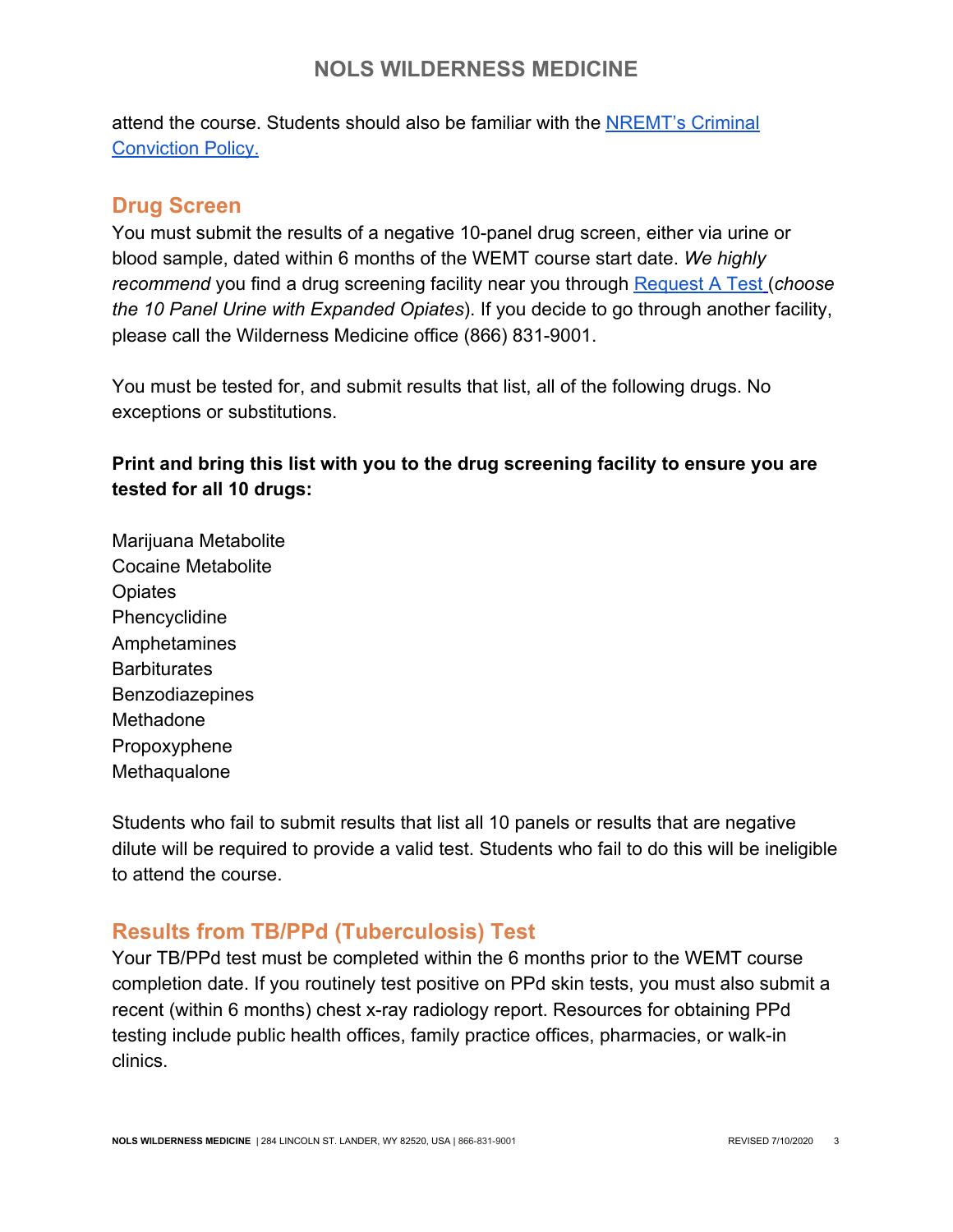### **Verification of Hepatitis B Vaccination**

Contact with patients' blood or other body fluids may take place during clinical rotations. It is recommended that you begin a Hepatitis B immunization program. This is available through your personal physician, walk-in clinics, public health clinics or your State Bureau of Public Health; prices may vary. You must submit documentation of the completed three-part Hepatitis B vaccination series or titers showing immunity.

## **Verification of Measles, Mumps, Rubella (MMR) Vaccination**

You must submit documentation of a two-dose MMR vaccine or titers showing immunity.

## **Tetanus, Diphtheria and Pertussis (Tdap) Shot**

You must submit documentation of a tetanus shot within the past 10 years. If you are obtaining an initial or booster shot for this course, we recommend you get a combined Tetanus, Diphtheria and Pertussis (Tdap) shot.

### **Chickenpox**

You must submit documentation of a chickenpox (varicella) vaccination, history of the disease, or titers showing immunity.

## **Flu Shot**

A current flu shot is required for courses in session between October and March. This includes courses that end in October and begin in March. It is recommended for all other courses. If you choose not to get a flu shot, you will be required to wear a mask and gloves during your clinical rotations.

## **COVID-19 in the NOLS Wilderness Medicine Classroom**

To help mitigate the spread of COVID-19 in our classrooms, NOLS has instituted a set of policies regarding the use of personal protective equipment (masks, gloves, etc) and hygiene practices that all students and staff must follow. **[These policies can be read](https://docs.google.com/document/d/1jCIoXEoWBarFbF76pwdynAgtGvPd4aI9uBEys8m0cvg/edit?usp=sharing) [here.](https://docs.google.com/document/d/1jCIoXEoWBarFbF76pwdynAgtGvPd4aI9uBEys8m0cvg/edit?usp=sharing)** Please review this document ahead of your course, as well as watch this short **[video on COVID-19 precautions being taken in the NOLS Wilderness Medicine](https://www.youtube.com/watch?v=LRuRwaAeOsE&feature=emb_logo) [classroom.](https://www.youtube.com/watch?v=LRuRwaAeOsE&feature=emb_logo)** Willful failure to comply with these practices could result in dismissal from your course.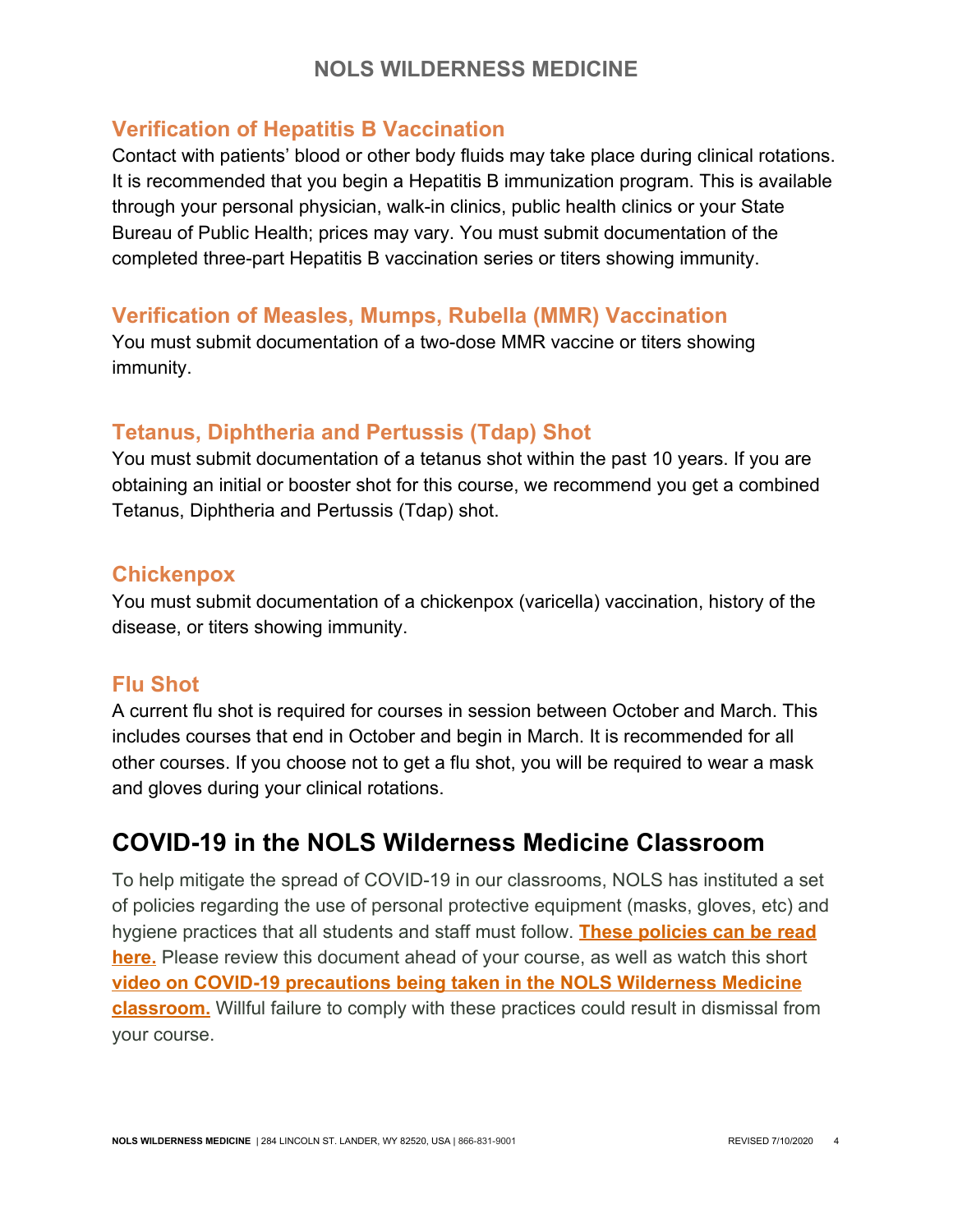## **Student Clinical Experience**

### *Per communication with local public health and clinical facilities, the clinical experience is temporarily suspended due to the COVID-19 pandemic.*

EMT students are required to attend clinical observations in designated clinical settings. NOLS Wilderness Medicine assigns students to clinical rotations that take place on one or more weekends during the course. Students must keep their weekends available for the duration for the course to complete the necessary observation hours for EMT certification. Please remember you are a guest at the clinical facility, observing patients who expect a certain standard of professionalism. You are expected to demonstrate mature, professional dress, hygiene, and behavior during their clinical rotations.

### **Clinical dress requirements are as follows:**

- White shirt with collar (polo or button-down). No T-shirts.
- Dark blue or black pants (slacks or cargo, no jeans).
- Black shoes or boots. No sandals, sneakers, or hiking boots.
- All clothes clean and pressed.
- Watch: analog with second hand or digital with second reference.
- **Students may not have facial hair that would interfere with the proper use of an N95 or similar respirator mask. The CDC provides these [guidelines](https://www.cdc.gov/niosh/npptl/pdfs/FacialHairWmask11282017-508.pdf?source=techstories.org).**

### **Transportation for Clinical Rotations**

Students are responsible for their own transportation to clinical rotations. Transportation is not provided and public transportation is not available. Those without transportation are expected to carpool to the clinical sites with fellow students. Students may choose to spend the night near the clinical site, in which case it is recommended that students plan on a shared hotel expense.

## **Wilderness Medicine and EMT Texts**

The urban EMT textbook for the course is *Emergency Care*, 13<sup>th</sup> edition, by Limmer and O'Keefe. **You must purchase this book in paper or electronic form from the retailer of your choice.** You should begin reading your EMT textbook immediately upon receipt.

The wilderness medicine textbooks for the course are *NOLS Wilderness Medicine* by Tod Schimelpfenig and the *Wilderness Medicine Handboo*k by NOLS Wilderness Medicine. The wilderness medicine texts are provided to you on course.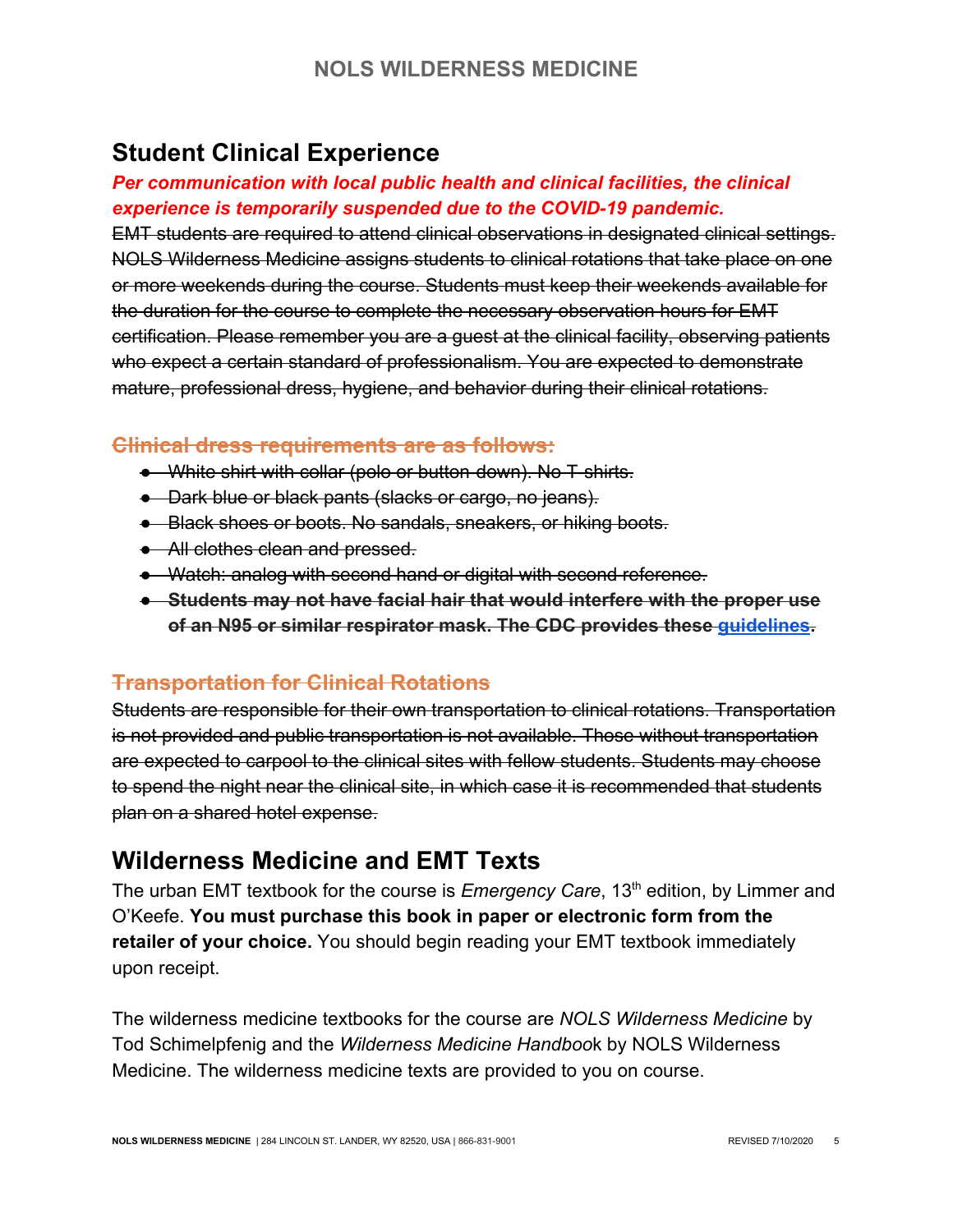## **Testing and Exams**

Multiple-choice quizzes and exams are integrated throughout the WEMT course. Successful completion of the course is dependent upon practical and written exam performance. The multiple-choice exams are challenging and long; seriously consider practicing prior to your arrival at the course. Public libraries are good places to find resources for general testing practice. You will receive access to an online platform to support the WEMT course the week before your course begins. This platform has many practice tests you may take to improve your testing skills.

Upon successful completion of the course, students will take the State Practical Exam. Upon successful completion of the practical exam, students are eligible to take the National Registry EMT (NREMT) computer-based exam, which is sometimes available at an off-site location on the last morning of the course. There is an additional fee to take the NREMT exam.

Please come prepared to pay the testing fee by the second week of your course. You can submit this fee to the NREMT by check or online via credit card. We find that online payment is the quickest and most reliable way to ensure that you are eligible for testing at the end of your course. Your instructors will provide information regarding the online payment process. Visit the NREMT website for more information regardin[g](https://www.nremt.org/rwd/public/document/cognitive-exam) [computer-based testing](https://www.nremt.org/rwd/public/document/cognitive-exam).

## **Academic Testing Accommodations**

Students with documented learning disabilities seeking accommodations for written testing need to submit documentation immediately to the NREMT in order to secure accommodations for their computer-based NREMT exam. Students seeking testing accommodations are required to take their computer-based test at a Pearson VUE Professional Testing Center near their home. The Pearson VUE Testing Center Accommodations Coordinator will assist individuals in finding a center convenient to them.

Visit the NREMT website and follow the checklist to apply for [accommodations](https://www.nremt.org/rwd/public/document/policy-accommodations). Notify the WEMT Admissions Officer that you are seeking accommodations: (866) 831-9001 or [wilderness\\_medicine\\_wemt@nols.edu](mailto:wilderness_medicine_wemt@nols.edu).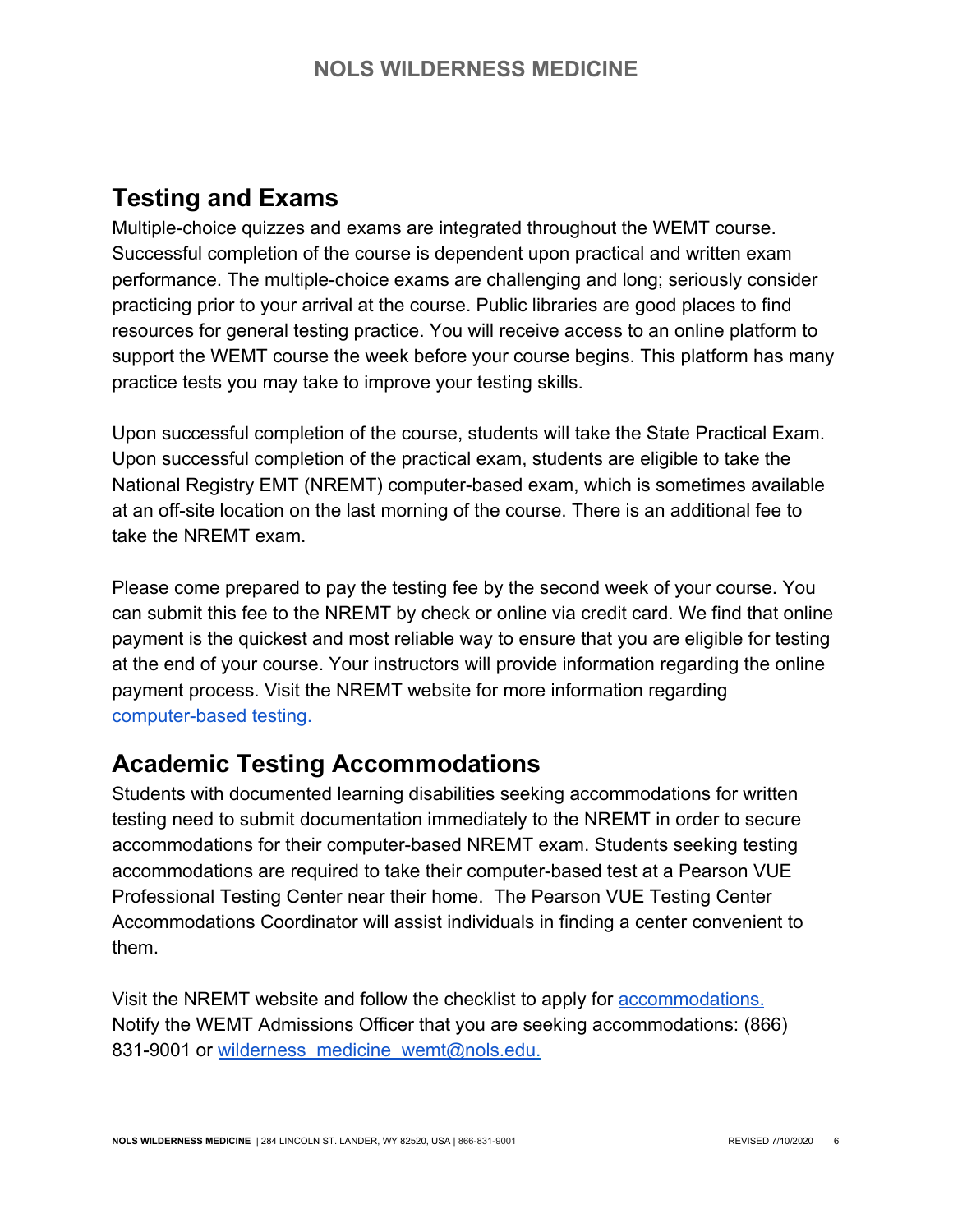## **Certification**

Successful completion of the course and all testing provides Wilderness EMT certification from NOLS Wilderness Medicine. If eligible, you will receive a NOLS Wilderness Medicine WEMT certificate of completion prior to your departure. National Registry EMT certification is dependent on passing the NREMT test after the course. NREMT cards are mailed directly from the National Registry of EMTs' office.

## **For More Information**

**Questions?** Contact NOLS Wilderness Medicine via phone 8:00 a.m.–5:00 p.m. MST Monday–Friday at (307)-335-2362 or via email at [wilderness\\_medicine\\_wemt@nols.edu](mailto:wilderness_medicine_wemt@nols.edu).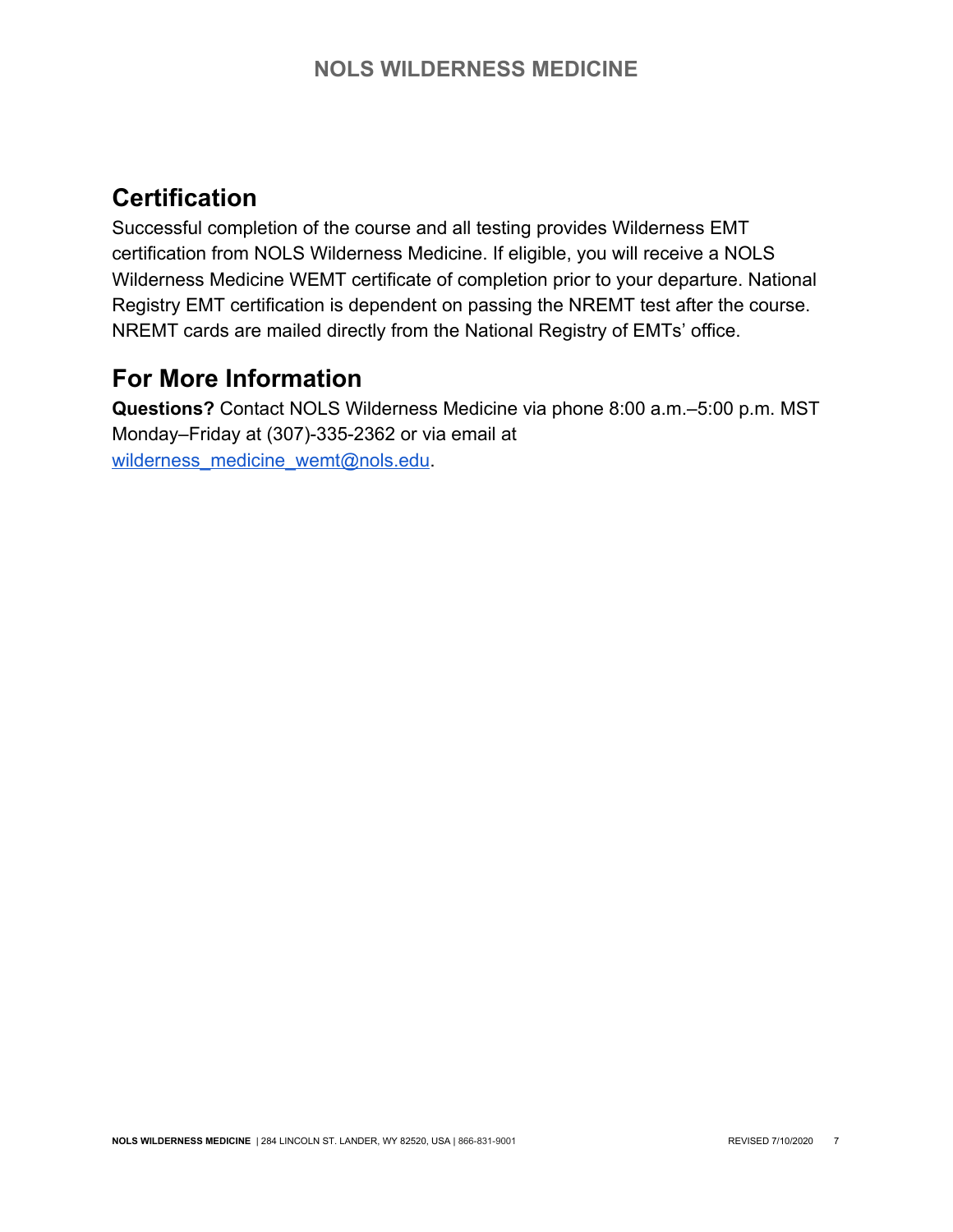

## **WEMT READING ASSIGNMENTS**

Below is the reading list for your WEMT course. NOLS Wilderness Medicine **strongly recommends** that each student begin reading immediately. The WEMT course is a 200-hour, intensive course, which requires commitment to, and use of good study skills. While we are committed to providing an exceptional course that focuses on developing confident field skills, test-taking skills are an equal part of the curriculum. This can only be accomplished through a dedication to study, reading, and practice. (As all will note, reading assignments are heavy during the first half of the course—read **as much** as you can prior to arrival!)

We **strongly recommend** that each participant initiate this process prior to arrival at class.

- Complete **at least** the preparatory and days 1 5 reading assignments prior to arrival. Many graduates recommend reading more.
- Use the pre-chapter objectives and post-chapter assessments as study tools.
- Practice multiple-choice test skills prior to arrival at class.
- You will receive access to an **online platform** with **practice quizzes** ten days before the course starts. Begin taking practice quizzes early! Practice multiple-choice test skills prior to arrival at class!
- The chapters represent the material covered on each day, not the evening homework.
- Complete the COVID assignment on the online platform prior to arrival.

Text: *Emergency Care*, 13<sup>th</sup> Edition

Preparatory: Ch. 1, 2, 5, 6, 8

| Day | 1  | <u>Ch. 1, 11, 12, 13</u>                 |
|-----|----|------------------------------------------|
|     | 2  | Ch. 9, 10, 13, 14, 15, 25                |
|     | 3  | Ch. 7, 9, 10, 25, 27, App B              |
|     | 4  | Ch. 3, 29                                |
|     | 5  | Ch. 26, 29                               |
|     | 6  | Ch. 28                                   |
|     | 7  | Ch. 31                                   |
|     | 8  | Ch. 31                                   |
|     | 9  | Ch. 16, 18, 19, 22, 37, 38               |
|     | 10 | Ch. 17, 19, 21                           |
|     | 11 | Ch. 2, 20, 21, 23                        |
|     | 12 | Ch. 4, 26, 27, 32                        |
|     | 13 | Ch. 32, 34                               |
|     | 14 | Ch. 32, 33                               |
|     | 15 | Ch. 36, 37 (Weekend: Ch. 24, 30, 35, 39) |
|     | 16 | Ch. 36, 37                               |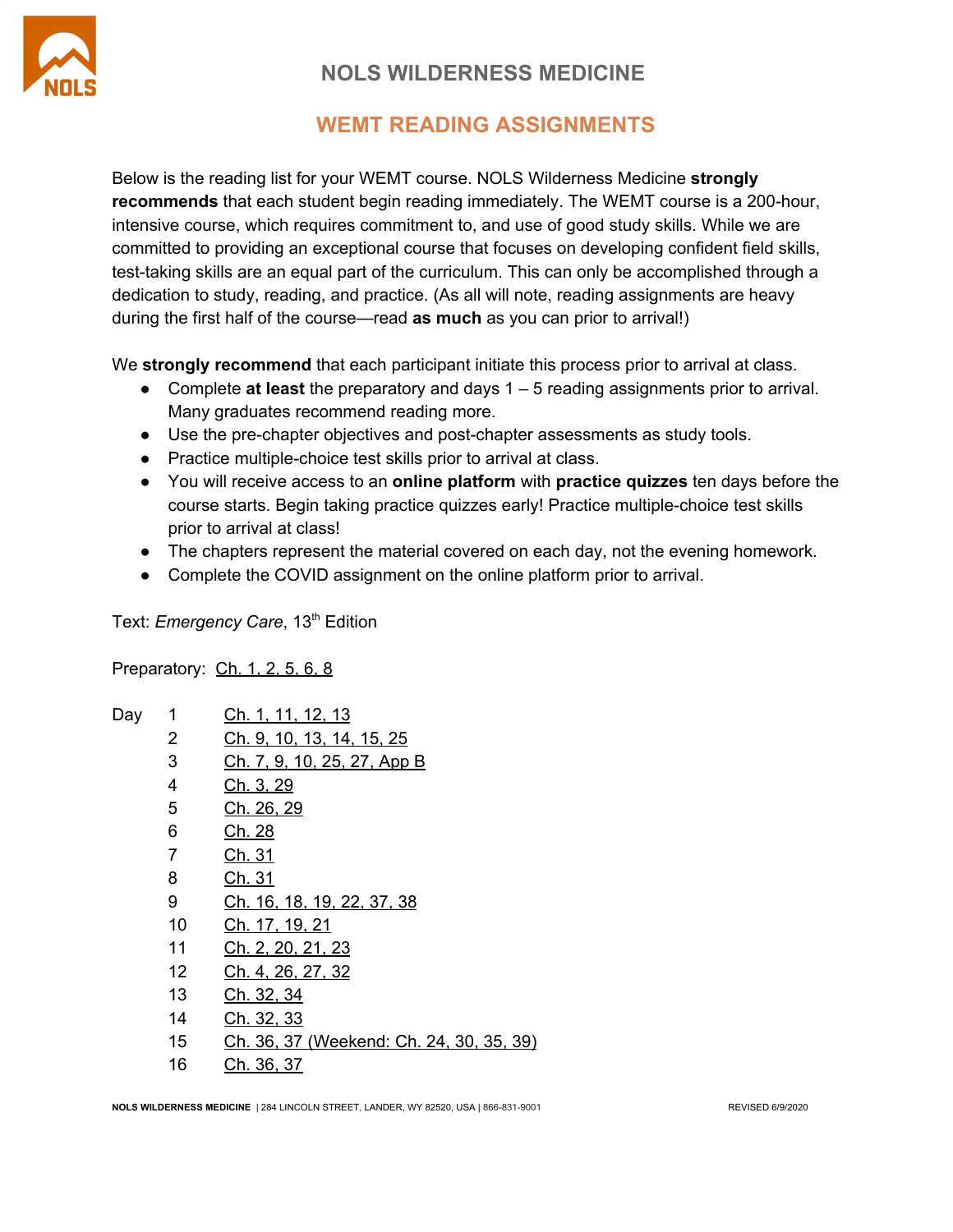## Additional Course Documents Wilderness Emergency Medical Technician

Please review these documents thoroughly they describe the policies, procedures and expectations for EMTs. Failure to provide these signed documents will result in not being able to participate in the course. You must be at least 18 years old at the course start date.

### Table of Contents

NOLS Wilderness Medicine WEMT Student Policies and Procedures Functional Position Description for EMTs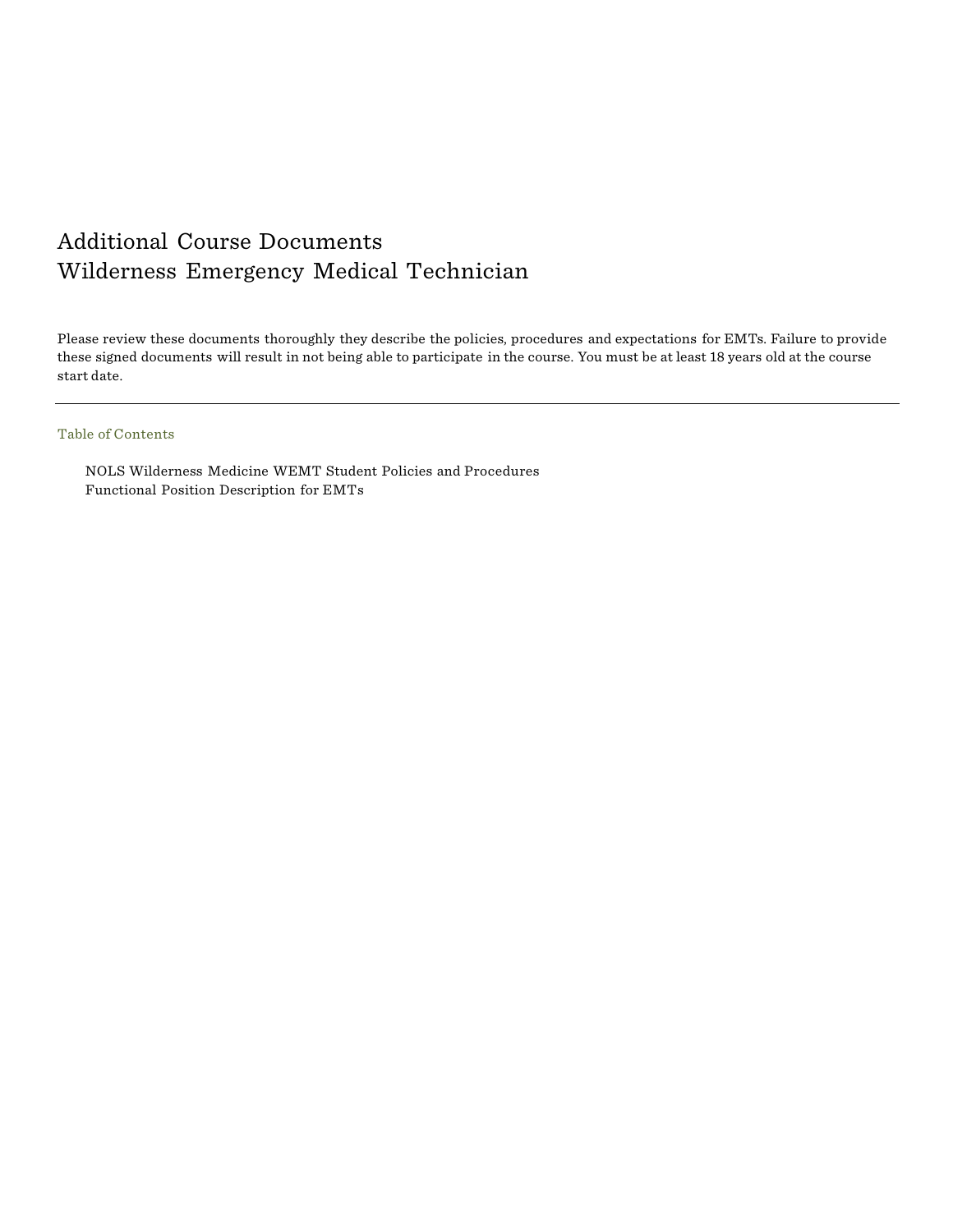#### **NOLS WILDERNESS MEDICINE STUDENTS POLICIES & PROCEDURES** WILDERNESS EMT

Students enrolling in an EMT course must understand, meet, and complete certain requirements for successful completion of the course:

**ATTENDANCE**: All students are required to attend all class sessions and all field exercises. No more than 16 hours of excused absence may be missed from the course material. Review of materials/exams missed is the responsibility of the student. Repeated tardiness constitutes unexcused absence. Absence, which is either unexcused or exceeds 16 hours of excused absence, is grounds for dismissal from the course with no refunds of tuition or course costs.

**COURSE COMPLETION:** EMT students must successfully complete all of the criteria of EMT course completion in order to be eligible to take the State EMS Department approved practical exam. Students must pass the practical exam to be eligible for the National Registry written exam. The EMT student must demonstrate proficiency in the following areas:

#### **Written Testing:**

- ♦ Quizzes and Exams will be administered throughout the course.
- ♦ Minimum academic requirement for successful course completion is 80% cumulative on all of the above quizzes and exams.
- ♦ Students who do not have a cumulative score of 80% will not have successfully fulfilled course completion criteria and will not be eligible for practical testing or NREMT written testing.

#### **Skills:**

- Hands-on skills check-offs will occur at various times during the course (skills sheets are provided for student practices). It is the student's responsibility to assure all final skills check-offs have been done in order to satisfy course completion requirements. Students must demonstrate adequate proficiency in all required skills.
- ♦ Students who have not obtained final skills check-offs will not have successfully fulfilled course completion criteria.

### **Clinical Rotation:**

- **♦** Students are required to complete course-approved emergency medicine clinical rotations. Multiple shifts may be required to accommodate state requirements.
- ♦ Documentation of clinical experience must be provided by each student, to include the Clinical Verification Form and State EMS-mandated patient reports.
- ♦ Students who have not successfully fulfilled the clinical requirements will not have successfully fulfilled course completion criteria.

#### **Self-Withdrawal:**

Any student choosing to withdraw from the course prior to course completion accepts that no refunds of tuition will be awarded. NOLS will consider exceptions on a case by case basis.

#### **CONDUCT:**

Professional conduct is required of all EMT students at all times. Inappropriate comments regarding a person's race, color, religion, national origin, sex, sexual orientation, gender identity or expression, age, genetics information, disability or veteran status will not be tolerated and may result in dismissal from the course without refund of tuition or course costs. Communication of a threatening nature or the use of obscene or profane language will not be tolerated.

As an EMT, you will often be the first healthcare professional to assess and treat the patient. You will be required to work with a variety of other healthcare professionals in both pre-hospital and hospital settings. Part of your training is learning to interact with both patients and other healthcare providers in a professional manner. As an EMT student, you will be expected: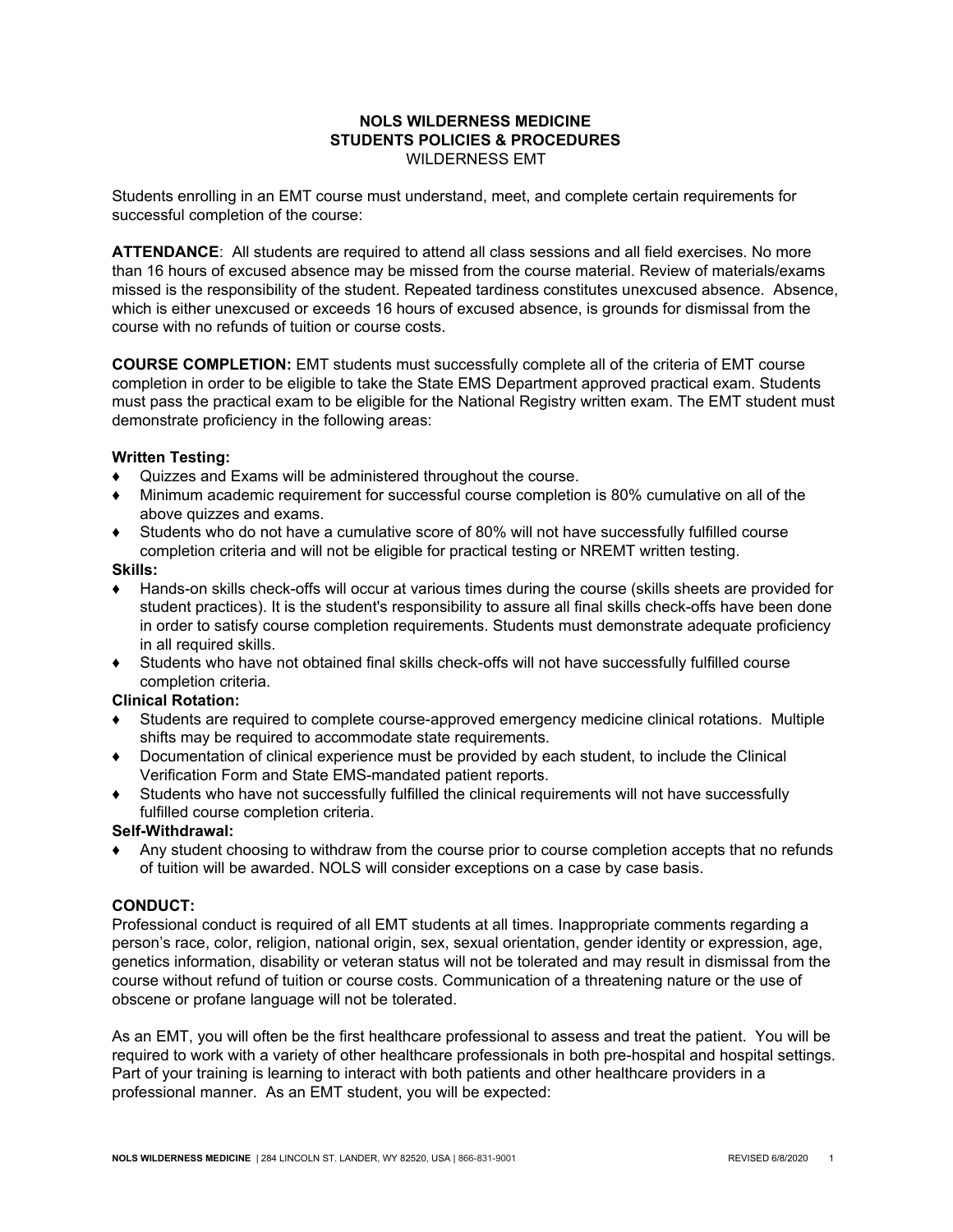- To make sure that patient care is given a high priority, but not at the risk of your own safety, or the safety of others.
- To participate fully in all aspects of the course. This includes classroom lectures, practical sessions, scenario-based exercises, facility and classroom clean-ups and kitchen duties as defined by the caterer.
- To participate fully in NOLS Wilderness Medicine's strategies to decrease the risk of infectious disease spread in our classrooms.
- To adhere to the rules and regulations of the program and facilities:
	- No storage or consumption of alcohol or drugs in or near the lodging or classroom facilities. No use of alcohol within 12 hours of a course related activity.
	- Tobacco, e-cigarette, vaping or nicotine use will only be allowed in designated areas.
	- Quiet hours respected after 10:00pm and before 7:00am in the lodging facility.
	- Respectful use and maintenance of all equipment provided.
- To maintain a professional appearance and manner at all times. This includes maintaining good personal hygiene throughout the course and at clinical rotations, wearing appropriate clothing and PPE for classroom and clinical situations, and keeping hair and beards clean and neatly contained.
- To treat patients (both real and simulated), instructors, co-workers and other students with respect.
- To maintain patient confidentiality when discussing the particulars of patient interactions during clinical rotations.
- To demonstrate commitment to obtaining the knowledge and skills required to successfully complete the course.
- ♦ Any off-site conduct that affects a student's performance at a course related activity may be grounds for immediate dismissal.
- ♦ Any conduct deemed unprofessional by the instructional staff will result in immediate dismissal from the course with no refunds of tuition awarded.

#### **PROBLEM RESOLUTION:**

Any questions, problems, or unresolved issues should initially be taken up with the lead EMT Instructor or Program Supervisor. If not resolved, they may be taken up with the EMT Director.

#### **COURSE RECORDS:**

Course files and records are confidential and not available to anyone outside of the course staff, NOLS Wilderness Medicine administration, the student, and representatives of the State Health Dept. EMS Division and the National Registry of EMTs. Course files and records will be kept by NOLS Wilderness Medicine and will consist of: Student files (Registration forms, Risk and Release Forms, exam scores, skills check-off sheets, practical exam skills sheets, signed Policies and Procedures Forms, signed Functional Position Descriptions, Remediation Forms, additional State-Mandated forms as directed) and Course files (course rosters, fee rosters, attendance rosters, exam masters with keys).

My signature here attests that I have read and understand the preceding Policies and Procedures statement and that I agree to abide by such.

\_\_\_\_\_\_\_\_\_\_\_\_\_\_\_\_\_\_\_\_\_\_\_\_\_\_\_\_\_\_\_\_\_\_\_\_\_\_\_\_\_\_ \_\_\_\_\_\_\_\_\_\_\_\_\_\_\_\_\_

Student Name

Student Signature Date

 $\_$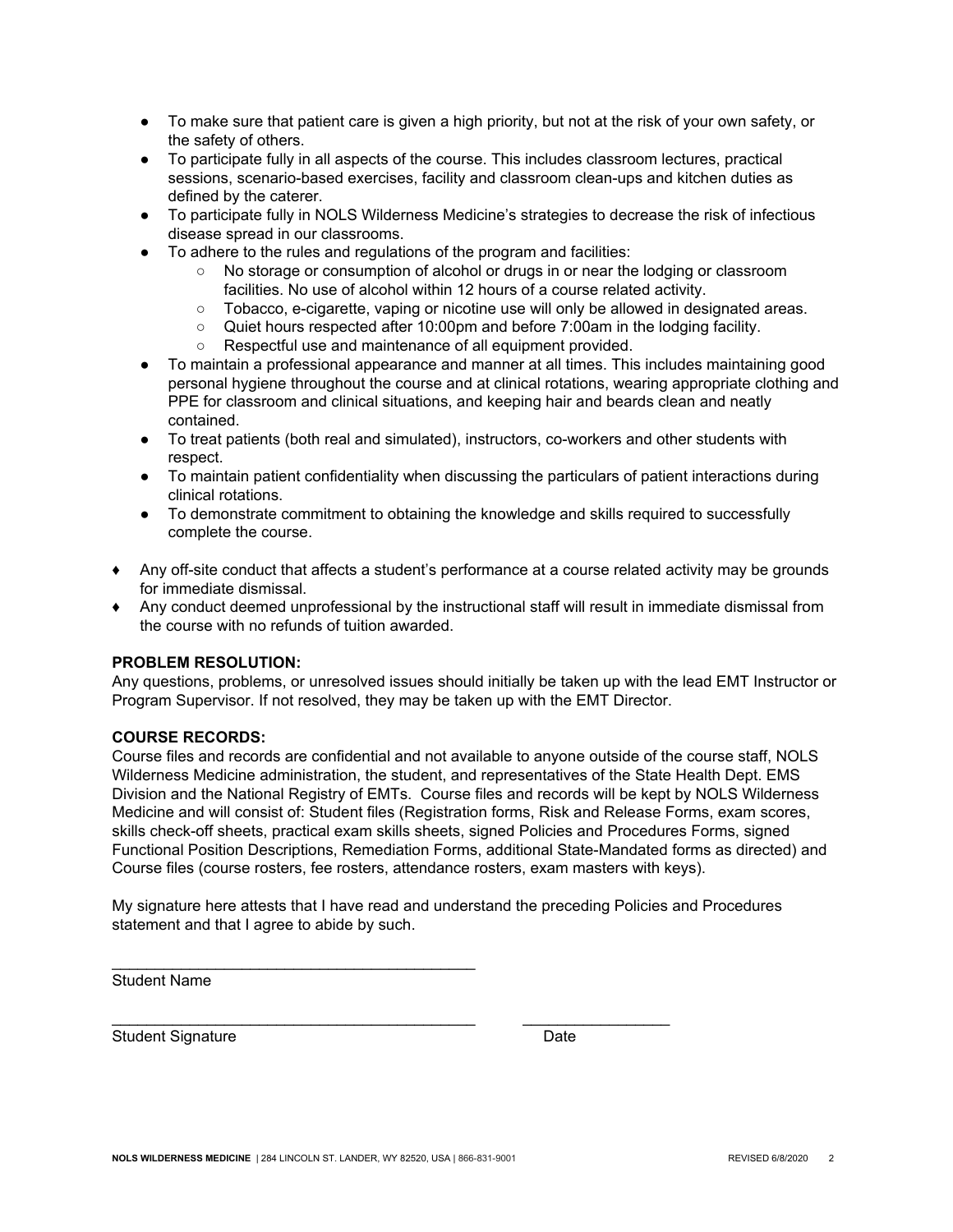### FUNCTIONAL POSITION DESCRIPTIONS FOR EMTS

### QUALIFICATIONS

### **Each candidate must successfully complete the state approved training curriculum and achieve a passing score on practical and written certification examinations.**

The candidate must be at least eighteen (18) years of age by the course start date.

The candidate must possess the ability to hear and respond to radio/telephone instructions; auscultate using a stethoscope; and respond to verbal prompts from an automated external defibrillator (AED).

The candidate must possess the ability to interpret written and oral instructions; must possess the ability to use good judgment and remain calm in high-stress situations; must possess the ability to be unaffected by loud noises and flashing lights; must possess the ability to function efficiently throughout the entire work shift without interruption.

The candidate must possess the ability to calculate weight and volume ratios; possess the ability to read English language manuals and road maps; accurately discern street signs and address numbers.

The candidate must possess the ability to interview patients, family members and bystanders; possess the ability to document, in writing, all relevant information in prescribed format in light of legal ramifications of such; possess the ability to converse in English with coworkers and hospital staff as to the status of patients.

The candidate must possess good manual dexterity with the ability to perform all tasks related to the delivery of the highest quality of patient care, must possess the ability to bend, stoop and crawl on uneven terrain; possess the ability to withstand varied environmental conditions such as extreme heat, cold and moisture; and must possess the ability to work in low light and confined spaces.

### COMPETENCY AREAS

#### **EMT**

**The candidate must demonstrate competency assessing a patient, handle emergencies utilizing Basic Life Support equipment, possess the ability to perform CPR, control hemorrhage, provide non-invasive treatment for inadequate tissue perfusion, splinting and spinal immobilization, use of a semi-automatic defibrillator, possess the ability to administer self-assisted medications, manage environmental emergencies, and emergency childbirth.**

**Description of Tasks**

**Receive call from dispatcher, responds verbally to emergency calls, read maps, may drive vehicle to emergency site, uses most expeditious route, and observes traffic ordinances and regulations.**

**Determines nature and extent of illness or injury, takes pulse, blood pressure, visually observes changes in skin color, makes determination regarding patient status, establishes priority for emergency care, renders appropriate emergency care (based on competency level), may administer intravenous drugs or fluid replacement if certified and as directed by medical control. May use equipment (based on competency level and certification) such as, but not limited to, defibrillator, electrocardiograph, perform endotracheal intubation to open airways and ventilate patient, applies, inflates pneumatic anti-shock garment as per protocol, and administers medications as authorized.**

**Assists in lifting, carrying and transporting patient to ambulance and on to a medical facility. Reassures patients and bystanders, avoids mishandling patient(s) and undo haste, searches for medical identification emblem to aid in care. Extricates patient(s) from entrapment, assesses extent of injury, uses prescribed techniques and appliances, radios dispatcher for additional assistance or services, provides light rescue service, provide additional emergency care following established protocols.**